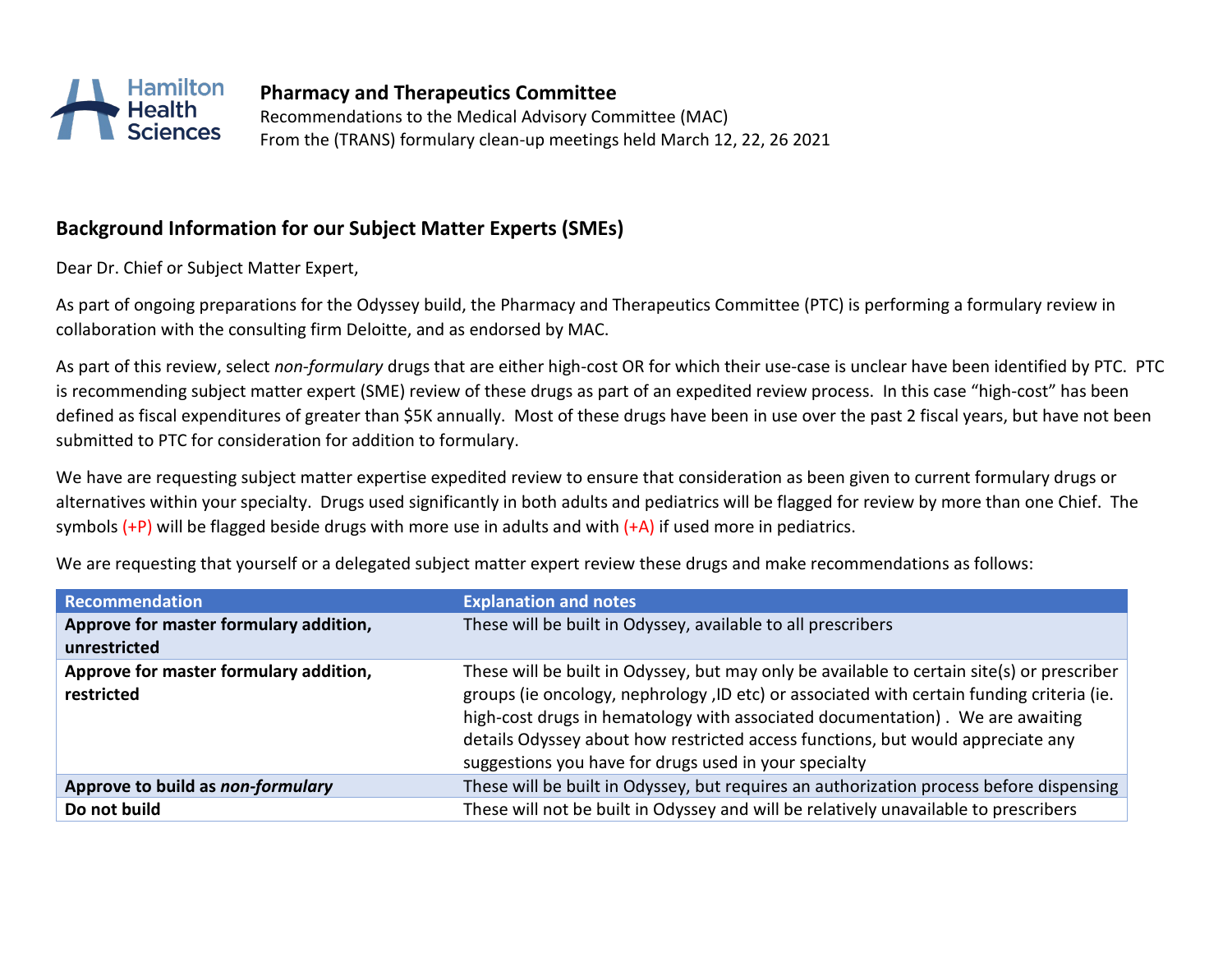

## **Pharmacy and Therapeutics Committee**

Recommendations to the Medical Advisory Committee (MAC)

From the (TRANS) formulary clean-up meetings held March 12, 22, 26 2021

P&T Motions to MAC for Approval

- 4. Motion: Subject matter expert (SME) review of the following drugs requested by respective HHS Chiefs or Delegates for the following:
	- a. HHS Chief Subject Matter Expertise (SME) Requested– Drs. Khalid Azzam (Adult Medicine) and Angelo Mikrogianakis (Pediatric Medicine; denoted by "(+P)")

| <b>Drug</b><br>(generic name, trade name, strength,<br>units) | Avg<br>Annu<br>al<br><b>Rxs</b> | Avg<br>Annual<br><b>Doses</b> | Avg<br>Annual \$ | <b>Suggested</b><br><b>SME</b><br>Service(s) | <b>Approve</b><br>for<br>formulary | <b>Approve for</b><br>formulary,<br>restricted | <b>Approve</b><br>as non-<br>formulary | Do not<br>build | <b>Comments</b>                        |
|---------------------------------------------------------------|---------------------------------|-------------------------------|------------------|----------------------------------------------|------------------------------------|------------------------------------------------|----------------------------------------|-----------------|----------------------------------------|
| <b>BRIVARACETAM Brivlera 50mg TAB</b>                         | 32                              | 189                           | \$1,252          | Neurology                                    |                                    | $\boxtimes$                                    |                                        |                 | Restricted to<br>Neurology             |
| LACOSAMIDE VIMPAT 100mg TAB (+P)                              | 341                             | 6121                          | \$18,713         | Neurology +                                  | $\boxtimes$                        |                                                |                                        |                 |                                        |
| LACOSAMIDE VIMPAT 25mg TAB.SPLIT<br>(+P)                      | 12                              | 103                           |                  | Pediatrics                                   | $\boxtimes$                        |                                                |                                        |                 |                                        |
| LACOSAMIDE VIMPAT 50mg TAB (+P)                               | 275                             | 2835                          |                  |                                              | $\boxtimes$                        |                                                |                                        |                 |                                        |
| MIDODRINE Amatine 2.5mg TAB                                   | 194                             | 2766                          | \$6,843          | Nephrology,                                  | $\boxtimes$                        |                                                |                                        |                 |                                        |
| MIDODRINE Amatine 5mg TAB                                     | 497                             | 8616                          |                  | Electrophysiolo<br>gy                        | $\boxtimes$                        |                                                |                                        |                 |                                        |
| MIRABEGRON ER Myrbetriq 25mg TAB.ER                           | 291                             | 4324                          | \$14,699         | Urology                                      | $\boxtimes$                        |                                                |                                        |                 |                                        |
| MIRABEGRON ER Myrbetrig 50mg TAB.ER                           | 478                             | 4443                          |                  | <b>GIM</b>                                   | $\boxtimes$                        |                                                |                                        |                 |                                        |
| MYCOPHENOLATE SODIUM Myfortic<br>180MG TAB.DR                 | 117                             | 1735                          | \$10,270         | Nephrology                                   | $\boxtimes$                        |                                                |                                        |                 |                                        |
| niMODipine Nimotop 30MG TAB                                   | 483                             | 10026                         | \$164,894        | Neurosurgery<br>Neurology                    |                                    | $\boxtimes$                                    |                                        |                 | Restricted to<br>Neurology             |
| PERAMPANEL Fycompa 2mg TAB                                    | 40                              | 195                           | \$7,443          | Neurology                                    |                                    | $\boxtimes$                                    |                                        |                 | Restricted to<br>Neurology             |
| RIFAXIMIN Zaxine 550mg TAB                                    | 186                             | 3829                          | \$30,095         | GI                                           |                                    | $\boxtimes$                                    |                                        |                 | Restricted to<br>GI because<br>of cost |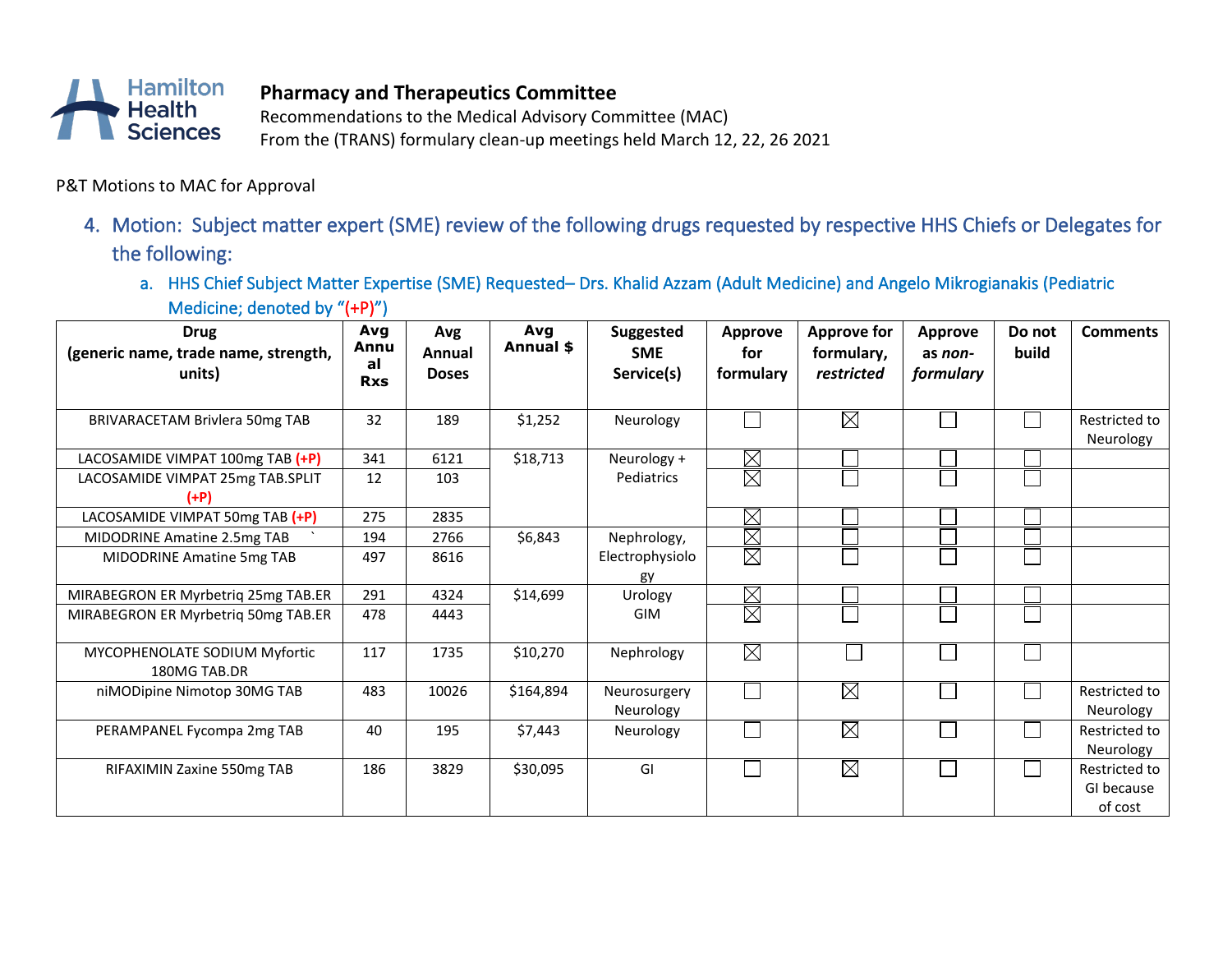

# **Pharmacy and Therapeutics Committee**

Recommendations to the Medical Advisory Committee (MAC) From the (TRANS) formulary clean-up meetings held March 12, 22, 26 2021

| LARDII LYO<br>SACCHAROMY<br>81 I I                   | د40 | 7783 | $-1$<br><u>дн</u><br>ு.∪ட | Infectious            | יי |  |  |
|------------------------------------------------------|-----|------|---------------------------|-----------------------|----|--|--|
| <b>CAP</b><br>LORAS <sup>.</sup><br>250me<br>1 U J F |     |      |                           | - -<br>eases<br>Disea |    |  |  |